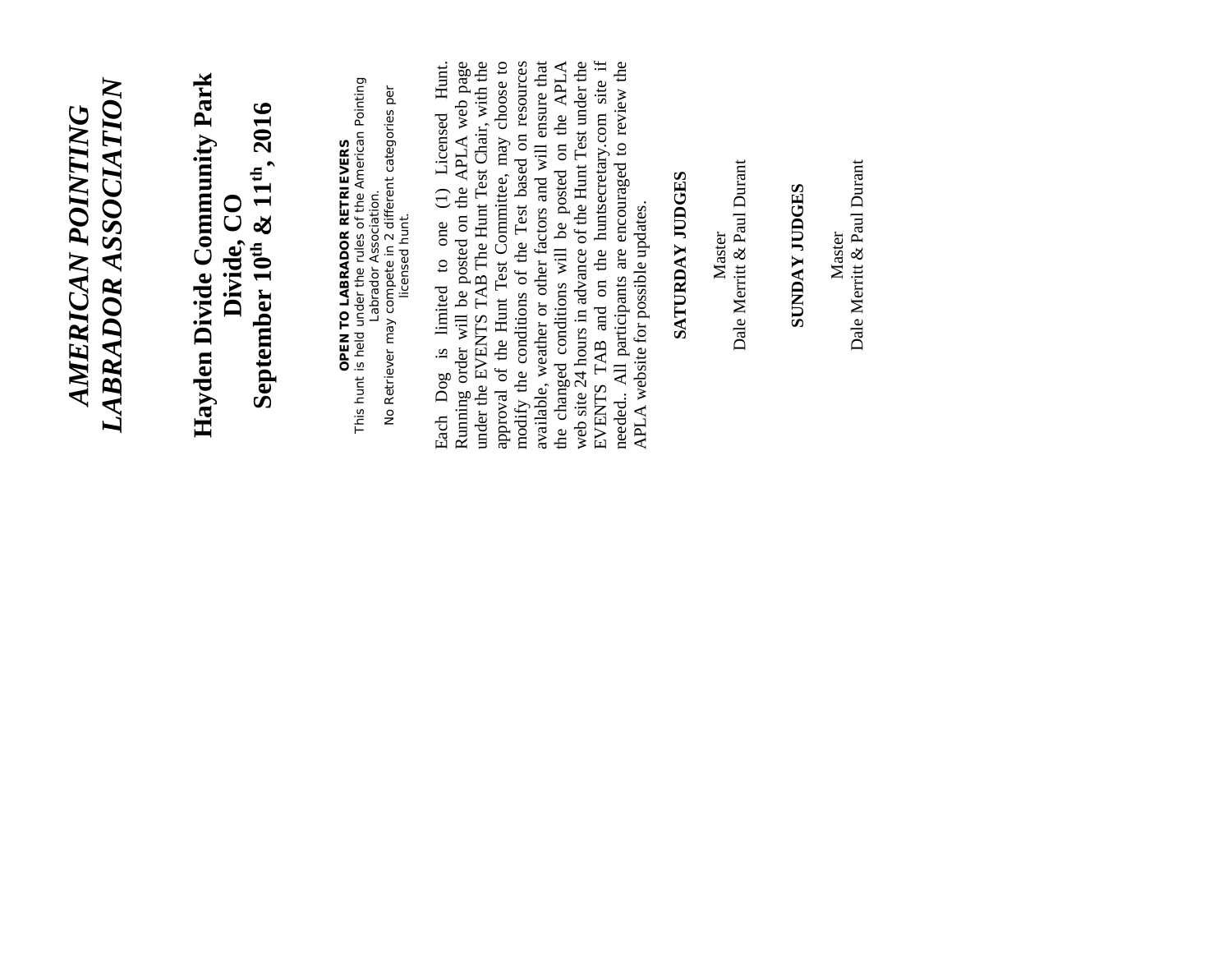|                             | Hayden Divide                 | Sat - 9/10/2016<br>Handler List with Running Order                        |                   |
|-----------------------------|-------------------------------|---------------------------------------------------------------------------|-------------------|
| Bellini, Rachel<br>Category |                               | Callname<br>Dog's Name<br>#                                               |                   |
| Master                      | 6                             | Seafield's Yukon Yeti<br>$\overline{\phantom{0}}$                         | Yeti<br>—         |
| John<br>Eden,               |                               |                                                                           |                   |
| Master                      | ω<br>—                        | Bristol's PEAK Eden                                                       | PEAK              |
| Fabela,                     | Sean                          |                                                                           |                   |
| Master                      | თ<br>$\overline{\phantom{0}}$ | SHR Advantage Mae Kennedy<br>$\overline{\phantom{0}}$                     | Mae<br>—          |
| Garramone, Chris            |                               |                                                                           |                   |
| Master                      | 9t<br>÷.                      | APR RLK's Consuming Fire Jack                                             | Jack<br>—         |
| Knutson, Julie              |                               |                                                                           |                   |
| Master                      | $\frac{1}{\sqrt{1}}$          | Tucker's Reign of Seafield                                                | Tucker<br>—       |
|                             |                               | Liesenfeld-Vancleave, Melissa                                             |                   |
| Master                      | $\overline{c}$<br>—           | GMPR HR Battlemtn's Daisey Duke                                           | Daisey<br>—       |
| Lysinger,                   |                               | Charles Fred                                                              |                   |
| Master                      | $\mathbf{S}$                  | 2X GMPR HRCH Blackjack Advantage SH                                       | Jack              |
| Master                      | $\overline{c}$                | 1.5X GMPR HRCH Medicine Beau's Raven SH<br>$\overline{\phantom{0}}$       | Raven<br>-        |
| Master                      | 22<br>-                       | APR HR Medicine Beau's Bronco SH<br>$\overline{\phantom{0}}$              | Champ<br>—        |
| Lysinger,                   | Fred                          |                                                                           |                   |
| Master                      | 24                            | APR SHR Colorado's A Dog Named Blue<br>$\overline{\phantom{0}}$           | Blue<br>-         |
| May, Jim                    |                               |                                                                           |                   |
| Master                      | $\overline{ }$                | 2.5X GMPR HRCH Poudre River Shady Lady<br>$\overline{\phantom{0}}$        | Ruby<br>—         |
| Merritt,                    | Brenda                        |                                                                           |                   |
| Master                      | 15                            | MPR SEAFIELD'S REIGN OF THUNDER<br>$\overline{\phantom{0}}$               | <b>UNUND</b><br>— |
| Master                      | H                             | BEARPOINT'S WHERE'VE YOU BEEN MATTEA<br>$\overline{\phantom{0}}$          | MATTE<br>-        |
| Master                      | 5J                            | CPR BEARPOINT'S QUICK DRAW "LASER"<br>—                                   | LASER<br>-        |
| Master                      | $\overline{z}$                | 2X GMPR BEARPOINT'S BUCKIN BRANDI SH<br>—                                 | BRAND<br>-        |
| Master                      | 23                            | SAVAGE<br>CPR BEARPOINT'S REIGN OF THE<br>—                               | SAVAG             |
| Master                      | 25                            | GMPR BEARPOINT'S CARBON COPY JH<br>$\overline{\phantom{m}}$               | ყ<br>—            |
| scott<br>olson,             |                               |                                                                           |                   |
| Master                      | $\sim$<br>-                   | CPR Black Ice's 2XIce Wheatridge Willow SH                                | Willow<br>—       |
| Ordway, Ryan                |                               |                                                                           |                   |
| Master                      | $\mathfrak{a}$<br>-           | APR Dare to Dance the Tide Garth of Bearpoint<br>$\overline{\phantom{0}}$ | Garth<br>—        |
| Owens,                      | Francis                       |                                                                           |                   |
| Master                      | 4<br>÷                        | APR HR APR Advantage of Hershey                                           | Hersh             |
| Master                      | $\overline{4}$<br>-           | CPR SHR Advantage of Blue Duck<br>$\overline{\phantom{0}}$                | Blue              |
| Stallman, Mike              |                               |                                                                           |                   |

Master | GPR Top Points' Lil Miss Timber of KBK | Timber Master | 11 | CPR Top Points' Cover Model KATE | Kate

| 5 | CPR Top Points' Lil Miss Timber of KBK | 11 | CPR Top Points' Cover Model KATE

 $|$  Timber

| Kate

**Vancleave, Kevin**

Vancleave, Kevin

Master Master

**Vela, Steven**

Vela, Steven

Master | 8 | Battlemtn's Rippin' Jazzmine JH | Jazzy

| Battlemtn's Rippin' Jazzmine JH

 $\frac{8}{1}$ 

Master

| Jazzy

Master | 3X GMPR Bearpoint's Guinness Scout SH | Scout

| 3X GMPR Bearpoint's Guinness Scout SH

 $\begin{array}{c} 13 \\ -3 \end{array}$ 

Master

Scout

 $\qquad \qquad -$ 

#### Havden Divide<br>Sun 9/11/2016 **Sun 9/11/2016 yden Divide** Master Master

# **22 -CPR Top Points' Cover Model KATE -Kate**

22 -CPR Top Points' Cover Model KATE -Kate<br>2224 Labrador Retriever F - BLK 10/18/14<br>Sire: Prarie Peak Power Play ICE QAA2<br>Dam: 2.5XGMPR HR Top Points' Hunt Em Up Nelli SH<br>Breeder: Mike Stallman<br>Owner: Mike Stallman 9449988 Dam: 2.5XGMPR HR Top Points' Hunt Em Up Nelli SH 2224 Labrador Retriever F - BLK 10/18/14 Sire: Prarie Peak Power Play ICE QAA2 Owner: Mike Stallman 9449988 Breeder: Mike Stallman

600 Barberry Ave, Lafayette, CO 80026 600 Barberry Ave , Lafayette, CO 80026 Handler: Mike Stallman(9449988) Handler: Mike Stallman(9449988)

# **23 -APR RLK's Consuming Fire Jack -Jack**

23 -APR RLK's Consuming Fire Jack -Jack<br>2071 Labrador Retriever M - YLW 12/8/11<br>Sire: RLK's Liberty Belle CPR<br>Dam: RLK's Liberty Belle CPR 9821 Adams St, Thomton, CO 80229 9821 Adams St , Thornton, CO 80229 2071 Labrador Retriever M - YLW 12/8/11 Sire: RLK's Eye of the Tiger Rock GMPR Handler: Chris Garramone(1469) Handler: Chris Garramone(1469) Owner: Chris Garramone 1469 Owner: Chris Garramone 1469 Dam: RLK's Liberty Belle CPR Breeder: Scott Olson Breeder: Scott Olson

## 24 -Seafield's Yukon Yeti -Yeti **24 -Seafield's Yukon Yeti -Yeti**

727 E rim rd , Franktown, CO 80116<br>Handler: Rachel Bellini(0) 727 E rim rd , Franktown, CO 80116 Labrador Retriever F - YLW 12/5/14 Labrador Retriever F - YLW 12/5/14 Sire: Siefield Finnigan of Bearpoint Sire: Siefield Finnigan of Bearpoint Dam: Tiger Mtn's Midnight Reigh Dam: Tiger Mtn's Midnight Reigh Handler: Rachel Bellini(0) Breeder: Jennifer Higgins Breeder: Jennifer Higgins Owner: Rachel Bellini Owner: Rachel Bellini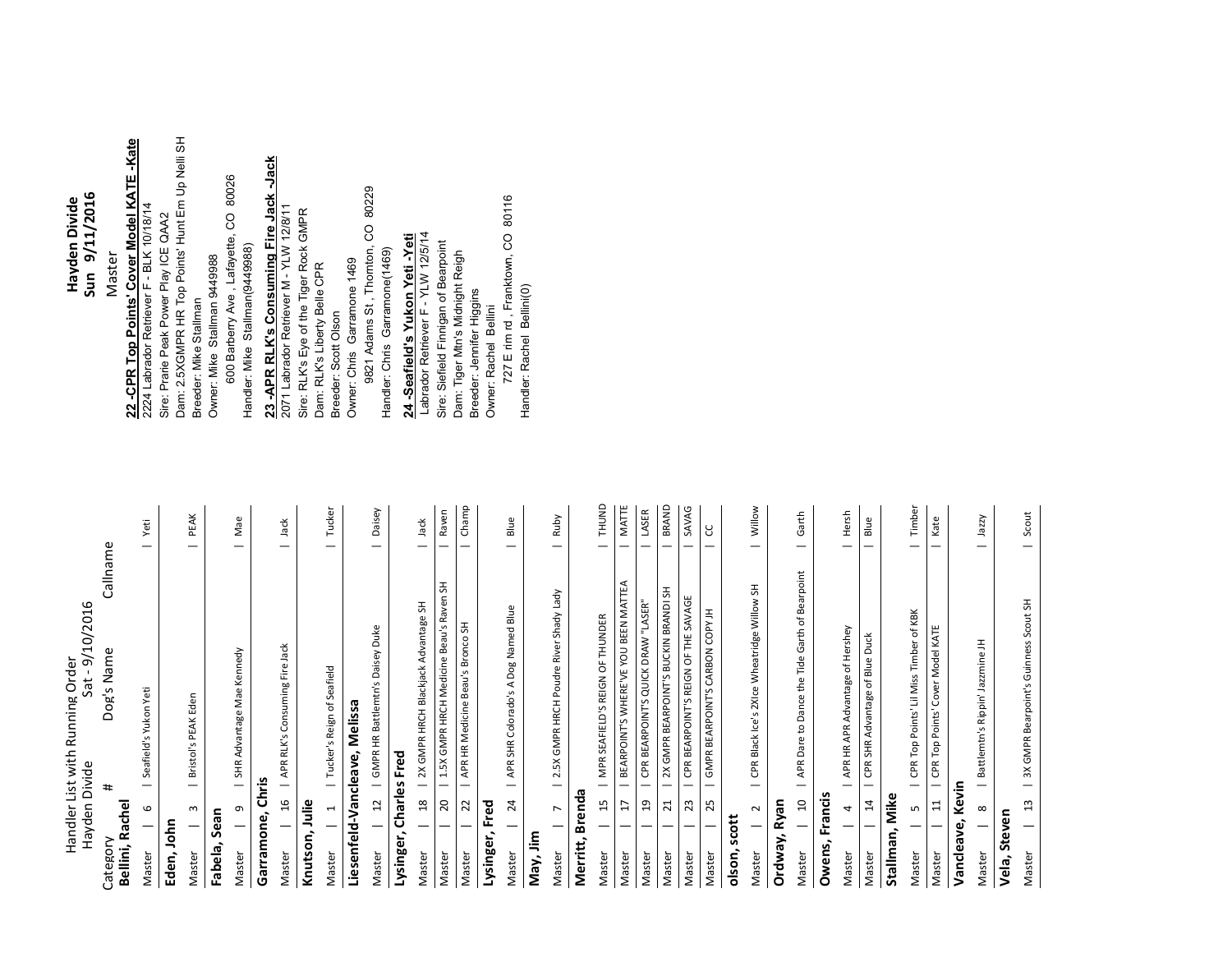| Sun 9/11/2016                                                                                           | Sat 9/10/2016                                                                                    |
|---------------------------------------------------------------------------------------------------------|--------------------------------------------------------------------------------------------------|
| Master                                                                                                  | Master                                                                                           |
| 15 -GMPR HR Battlemtn's Daisey Duke -Daisey<br>2273 Labrador Retriever F - YLW 5/9/11                   | 1 -Tucker's Reign of Seafield -Tucker<br>Labrador Retriever M - BLK 12/5/14                      |
| Sire: Rippin' Ford Tough QAA                                                                            | Sire:                                                                                            |
| Dam: Battlemtn's Spirited Sage on the Prairie JH                                                        | Dam:                                                                                             |
| Breeder: Melissa Liesenfeld/Kevin Vancleave                                                             | Breeder:                                                                                         |
| Owner: Kevin VanCleave 481                                                                              | Owner: Thomas McCoy 32479878                                                                     |
| 8214 Surrey Rd, Cheyenne, WY 82009<br>Handler: Melissa Liesenfeld-Vancleave(481)                        | 4737 S. Lafayette Street, Englewood, CO 80113<br>Handler: Julie Knutson(0)                       |
|                                                                                                         |                                                                                                  |
| 16 -APR Dare to Dance the Tide Garth of Bearpoint -Garth<br>31983068 Labrador Retriever M - YLW 3/20/15 | 2 -CPR Black Ice's 2XIce Wheatridge Willow SH -Willow<br>1668 Labrador Retriever F - BLK 4/19/14 |
| Sire: 4x GMPR Seafields Link to Bearpoint SH                                                            | Sire: Calumet's Wild Card MH                                                                     |
| Dam: 2x GMPR Bearpoints Buckin Brandi SH                                                                | Dam: Reno's Black Ice MH                                                                         |
| Breeder: Bearpoint Kennel                                                                               | Breeder: Christopher Smith                                                                       |
| Owner: Ryan Ordway 31983068                                                                             | Owner: scott olson 28015102                                                                      |
| CO 80123<br>5299 S Dudley Ct, Littleton,<br>Handler: Ryan Ordway(31983068)                              | CO 80034<br>po box 1122, wheat ridge,<br>Handler: scott olson(28015102)                          |
| 17 -Tucker's Reign of Seafield -Tucker                                                                  | 3 -Bristol's PEAK Eden -PEAK                                                                     |
| Labrador Retriever M - BLK 12/5/14                                                                      | Labrador Retriever M - YLW 5/22/15                                                               |
| Sire:                                                                                                   | Sire: Mister Bristol Eden Bearpoint MH                                                           |
| Dam:                                                                                                    | Dam: Blackforest High Plains Lil Jagerin                                                         |
| Owner: Thomas McCoy 32479878<br>Breeder:                                                                | Breeder: Paul Teget & Jennifer Teget<br>Owner: John Eden 9106308                                 |
| 4737 S. Lafayette Street, Englewood, CO 80113                                                           | 5165 Chipita Pines Drive, Cascade, CO 80809                                                      |
| Handler: Julie Knutson(0)                                                                               | Handler: John Eden(9106308)                                                                      |
| 18 -SHR Advantage Mae Kennedy -Mae                                                                      | 4 -APR HR APR Advantage of Hershey -Hersh                                                        |
| Labrador Retriever F - BLK 3/21/15                                                                      | 2263 Labrador Retriever M - choc 3/2/14                                                          |
| Sire: HRCH Medicine Beau's Bairn                                                                        | Sire: Medicine Beau's Baim                                                                       |
| Breeder: Advantage Pointing Labs<br>Dam: TO Cattle Kate                                                 | Breeder: Francis Owens<br>Dam: To Cattle Kate                                                    |
| Owner: Sean Fabela                                                                                      | Owner: francis owens 11933810                                                                    |
| 4689 Springmeadow Ln., Castlerock, CO 80109                                                             | PO Box 69, yuma, CO 80759                                                                        |
| Handler: Sean Fabela(0)                                                                                 | Handler: Francis Owens(0)                                                                        |
| 19 -Bristol's PEAK Eden -PEAK                                                                           | 5 -CPR Top Points' Lil Miss Timber of KBK -Timber<br>2223 Labrador Retriever F - YLW 4/13/14     |
| Labrador Retriever M - YLW 5/22/15                                                                      |                                                                                                  |
| Sire: Mister Bristol Eden Bearpoint MH                                                                  | Sire: 4XGMPR Wandermers Tazverniti QAA MH                                                        |
| Dam: Blackforest High Plains Lil Jagerin<br>Breeder: Paul Teget & Jennifer Teget                        | Dam: MPR HRCH KB's It's Showtime JH<br>Breeder: Kevin Eskam                                      |
| Owner: John Eden 9106308                                                                                | Owner: Mike Stallman 9449988                                                                     |
| 5165 Chipita Pines Drive, Cascade, CO 80809                                                             | 600 Barberry Ave, Lafayette, CO 80026                                                            |
| Handler: John Eden(9106308)                                                                             | Handler: Mike Stallman(9449988)                                                                  |
| 20 -APR HR APR Advantage of Hershey -Hersh                                                              | 6 -Seafield's Yukon Yeti -Yeti                                                                   |
| 2263 Labrador Retriever M - choc 3/2/14<br>Sire: Medicine Beau's Baim                                   | Labrador Retriever F - YLW 12/5/14<br>Sire: Siefield Finnigan of Bearpoint                       |
| Dam: To Cattle Kate                                                                                     | Dam: Tiger Mtn's Midnight Reigh                                                                  |
| Breeder: Francis Owens                                                                                  | Breeder: Jennifer Higgins                                                                        |
| Owner: francis owens 11933810                                                                           | Owner: Rachel Bellini                                                                            |
| PO Box 69, yuma, CO 80759                                                                               | 727 E rim rd, Franktown, CO 80116                                                                |
| Handler: Francis Owens(0)                                                                               | Handler: Rachel Bellini(0)                                                                       |
| 21 -CPR Black Ice's 2XIce Wheatridge Willow SH -Willow<br>1668 Labrador Retriever F - BLK 4/19/14       | 7 -2.5X GMPR HRCH Poudre River Shady Lady -Ruby<br>1723 Labrador Retriever F - YLW 8/24/10       |
| Sire: Calumet's Wild Card MH                                                                            | Sire: 4XGMPR HRCH Golden Oak Red Rock Duke                                                       |
| Dam: Reno's Black loe MH                                                                                | Dam: JS Lock and Load Lexi                                                                       |
| Breeder: Christopher Smith                                                                              | Breeder: Gary Buys                                                                               |
| po box 1122, wheat ridge, CO 80034<br>Owner: scott olson 28015102                                       | PO Box 188, Arroyo Seco, NM 87514<br>Owner: Jim May                                              |
| Handler: scott_olson(28015102)                                                                          | Handler: Jim May(0)                                                                              |

**Ha**

**Ha**

**yden Divide**

**yden Divide**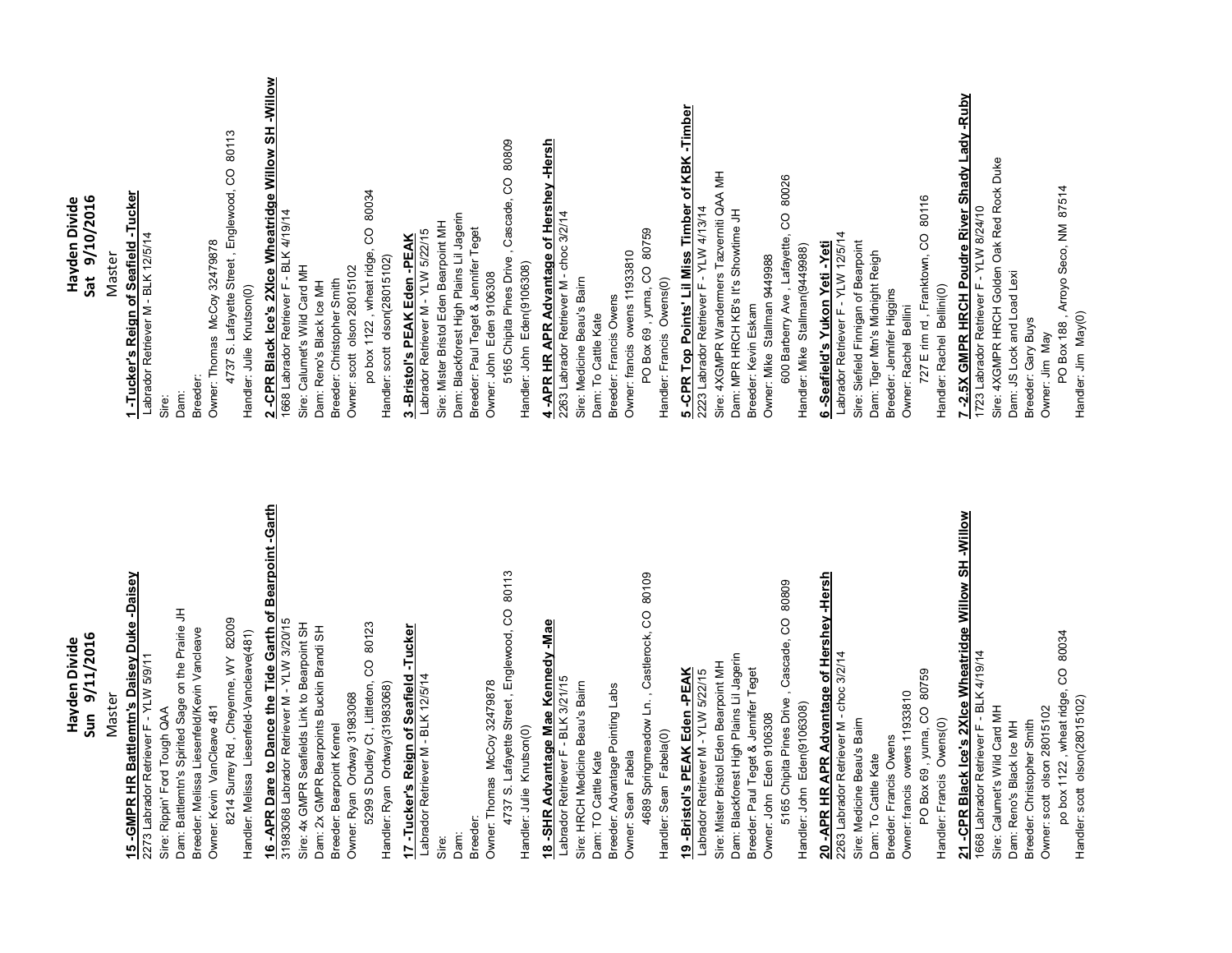| Sat 9/10/2016<br>Havden Divide                                                                          | Sun 9/11/2016<br>Hayden Divide                                                                |
|---------------------------------------------------------------------------------------------------------|-----------------------------------------------------------------------------------------------|
| Master                                                                                                  | Master                                                                                        |
| -Jazzy<br>8 -Battlemtn's Rippin' Jazzmine JH                                                            | -Jack<br>-2X GMPR HRCH Blackjack Advantage SH                                                 |
| Labrador Retriever F - BLK 7/28/13                                                                      | 2123 Labrador Retriever M - BLK 8/4/13                                                        |
| Sire: Rippin' Ford Tough QAA<br>Dam: CP Molly Bear Parris                                               | Sire: 4XGMPR HRCH Medicine Beau's Bairne MH<br>Dam: APR To Cattle Kate                        |
| Breeder: Rob Parris                                                                                     | Breeder: Francis Owens                                                                        |
| Owner: Melissa Liesenfeld-VanCleave 481                                                                 | Owner: Rick Korf 1590                                                                         |
| 8214 Surrey Rd, Cheyenne, WY 82009                                                                      | 52111 County Road E, Yuma, CO 80759                                                           |
| Handler: Kevin Vancleave(481)                                                                           | Handler: Charles Fred Lysinger(0)                                                             |
| 9 -SHR Advantage Mae Kennedy -Mae                                                                       | 9 - BEARPOINT'S WHERE'VE YOU BEEN MATTEA - MATTE                                              |
| Labrador Retriever F - BLK 3/21/15<br>Sire: HRCH Medicine Beau's Bairn                                  | Sire: 4x-GMPR BEARPOINT'S TRIPLE THREAT EXCALIBUR MH<br>Labrador Retriever F - YLW 3/1/14     |
| Dam: TO Cattle Kate                                                                                     | Dam: MPR BEARPOINT'S BUCKIN BRANDI SH                                                         |
| Breeder: Advantage Pointing Labs                                                                        | Breeder: Dale and Brenda Merritt                                                              |
| Owner: Sean Fabela                                                                                      | Owner: Dale and Brenda Merritt 9196131                                                        |
| 4689 Springmeadow Ln., Castlerock, CO 80109<br>Handler: Sean Fabela(0)                                  | 8305 S. Perry Park Rd., Larkspur, CO 80118<br>Handler: Brenda Merritt(9196131)                |
| 10 -APR Dare to Dance the Tide Garth of Bearpoint -Garth<br>31983068 Labrador Retriever M - YLW 3/20/15 | 10 -Battlemtn's Rippin' Jazzmine JH -Jazzy<br>Labrador Retriever F - BLK 7/28/13              |
| Sire: 4x GMPR Seafields Link to Bearpoint SH                                                            | Sire: Rippin' Ford Tough QAA                                                                  |
| Dam: 2x GMPR Bearpoints Buckin Brandi SH                                                                | Dam: CP Molly Bear Parris                                                                     |
| Owner: Ryan Ordway 31983068<br>Breeder: Bearpoint Kennel                                                | Owner: Melissa Liesenfeld-VanCleave 481<br>Breeder: Rob Parris                                |
| 5299 S Dudley Ct, Littleton, CO 80123                                                                   | 8214 Surrey Rd, Cheyenne, WY 82009                                                            |
| Handler: Ryan Ordway(31983068)                                                                          | Handler: Kevin Vancleave(481)                                                                 |
| 11 -CPR Top Points' Cover Model KATE -Kate                                                              | 11 - MPR SEAFIELD'S REIGN OF THUNDER - THUNDER                                                |
| 2224 Labrador Retriever F - BLK 10/18/14                                                                | 2159 Labrador Retriever F - BLK 11/15/13                                                      |
| Sire: Prarie Peak Power Play ICE QAA2                                                                   | Sire: 4X-GMPR SEAFIELD FINNIGAN OF BEARPOINT MH                                               |
| Dam: 2.5XGMPR HR Top Points' Hunt Em Up Nelli SH                                                        | Dam: 4X-GMPR TIGER MTN'S MIDNIGHT REIGN SH                                                    |
| Owner: Mike Stallman 9449988<br>Breeder: Mike Stallman                                                  | Owner: Jennifer Keane 9806576<br>Breeder: Jennifer Keane                                      |
| CO 80026<br>600 Barberry Ave, Lafayette,                                                                | Fruitland Park, FL 34731<br>36203 Micro Racetrack Rd.                                         |
| Handler: Mike Stallman(9449988)                                                                         | Handler: Brenda Merritt(9196131)                                                              |
| 12 -GMPR HR Battlemtn's Daisey Duke -Daisey<br>2273 Labrador Retriever F - YLW 5/9/11                   | 12-2.5X GMPR HRCH Poudre River Shady Lady -Ruby<br>1723 Labrador Retriever F - YLW 8/24/10    |
| Sire: Rippin' Ford Tough QAA                                                                            | Sire: 4XGMPR HRCH Golden Oak Red Rock Duke                                                    |
| Dam: Battlemtn's Spirited Sage on the Prairie JH                                                        | Dam: JS Lock and Load Lexi                                                                    |
| Breeder: Melissa Liesenfeld/Kevin Vancleave                                                             | Breeder: Gary Buys                                                                            |
| 8214 Surrey Rd, Cheyenne, WY 82009<br>Owner: Kevin VanCleave 481                                        | PO Box 188, Arroyo Seco, NM 87514<br>Owner: Jim May                                           |
| Handler: Melissa Liesenfeld-Vancleave(481)                                                              | Handler: Jim May(0)                                                                           |
| 13 -3X GMPR Bearpoint's Guinness Scout SH -Scout<br>1613 Labrador Retriever F - BLK 11/1/10             | 13-3X GMPR Bearpoint's Guinness Scout SH-Scout                                                |
|                                                                                                         | 1613 Labrador Retriever F - BLK 11/1/10                                                       |
| Sire: 4X-GMPR Bearpoint's Mighty Max SH<br>Dam: CPR Garretts Princess Abbigail                          | Sire: 4X-GMPR Bearpoint's Mighty Max SH<br>Dam: CPR Garretts Princess Abbigail                |
| Breeder: Dale & Brenda Merritt                                                                          | Breeder: Dale & Brenda Merritt                                                                |
| Owner: Steven Vela 9354423                                                                              | Owner: Steven Vela 9354423                                                                    |
| 523 Lucky Lady Dr., Woodland Park, CO 80863                                                             | 523 Lucky Lady Dr., Woodland Park, CO 80863                                                   |
| Handler: Steven Vela(9354423)                                                                           | Handler: Steven Vela(9354423)                                                                 |
| 14 -CPR SHR Advantage of Blue Duck -Blue<br>Labrador Retriever M - BLK 3/21/15                          | 14 -CPR Top Points' Lil Miss Timber of KBK -Timber<br>2223 Labrador Retriever F - YLW 4/13/14 |
| Sire: 4XGMPR HRCH Medicine Beaus Baim MH                                                                | Sire: 4XGMPR Wandermers Tazverniti QAA MH                                                     |
| Dam: CPR APR To Cattle Kate<br>Breeder: Francis Owens                                                   | Dam: MPR HRCH KB's It's Showtime JH<br>Breeder: Kevin Eskam                                   |
| Owner: francis owens 11933810                                                                           | Owner: Mike Stallman 9449988                                                                  |
| PO Box 69, yuma, CO 80759                                                                               | 600 Barberry Ave, Lafayette, CO 80026                                                         |
| Handler: francis owens(11933810)                                                                        | Handler: Mike Stallman(9449988)                                                               |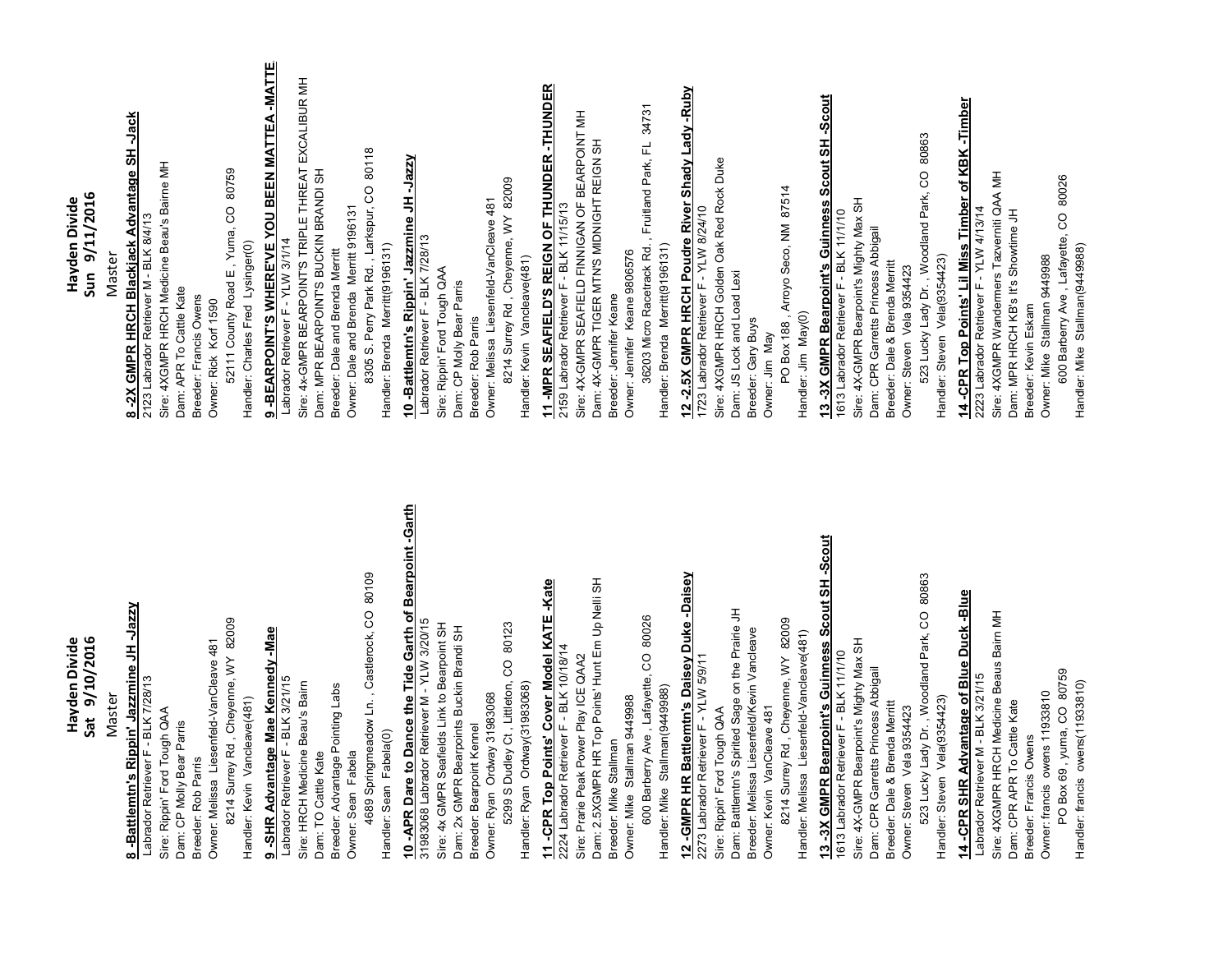| Sun 9/11/2016                                                                                              | Sat 9/10/2016                                                                               |
|------------------------------------------------------------------------------------------------------------|---------------------------------------------------------------------------------------------|
| Master                                                                                                     | Master                                                                                      |
| 1-2X GMPR BEARPOINT'S BUCKIN BRANDI SH-BRANDI<br>2077 Labrador Retriever F - YLW 11/21/10                  | 15 - MPR SEAFIELD'S REIGN OF THUNDER - THUNDER                                              |
| Sire: 4X-GMPR MIGHTY MAX SH                                                                                | Sire: 4X-GMPR SEAFIELD FINNIGAN OF BEARPOINT MH<br>2159 Labrador Retriever F - BLK 11/15/13 |
| Dam: CPR BEARPOINT'S LITTLE RARA                                                                           | Dam: 4X-GMPR TIGER MTN'S MIDNIGHT REIGN SH                                                  |
| Breeder: DALE AND BRENDA MERRITT                                                                           | Breeder: Jennifer Keane                                                                     |
| 8305 S. Perry Park Rd., Larkspur, CO 80118<br>Owner: Dale and Brenda Merritt 9196131                       | Owner: Jennifer Keane 9806576                                                               |
| Handler: BRENDA MERRITT(9196131)                                                                           | 36203 Micro Racetrack Rd., Fruitland Park, FL 34731<br>Handler: Brenda Merritt(9196131)     |
| 2_APR SHR Colorado's A_Dog Named Blue -Blue<br>2316 Labrador Retriever M - BLK 6/15/13                     | 16 -APR RLK's Consuming Fire Jack -Jack                                                     |
|                                                                                                            | 2071 Labrador Retriever M - YLW 12/8/11                                                     |
| Dam: CPR SHR Colorado's Black Velvet Carly If You Please<br>Sire: 3.5GMPR HRCH Golden Oak Red Rock Duke SH | Sire: RLK's Eye of the Tiger Rock GMPR<br>Dam: RLK's Liberty Belle CPR                      |
| Breeder: Dean Barry Westerman                                                                              | Breeder: Scott Olson                                                                        |
| Owner: D. Barry Westerman 9555010                                                                          | Owner: Chris Garramone 1469                                                                 |
| 36775 CR 53, Eaton, CO 80615                                                                               | 9821 Adams St, Thomton, CO 80229                                                            |
| Handler: Fred Lysinger(0)                                                                                  | Handler: Chris Garramone(1469)                                                              |
| 3 - GMPR BEARPOINT'S CARBON COPY JH -CC<br>1905 Labrador Retriever F - BLK 2/21/11                         | 17 - BEARPOINT'S WHERE'VE YOU BEEN MATTEA -MATTI<br>Labrador Retriever F - YLW 3/1/14       |
| Sire: 4X-GMPR BLACK FOREST'S BEAR GRITS MH                                                                 | Sire: 4x-GMPR BEARPOINT'S TRIPLE THREAT EXCALIBUR MH                                        |
| Dam: APR BEARPOINT'S BLACK GOLD SIERRA JH                                                                  | Dam: MPR BEARPOINT'S BUCKIN BRANDI SH                                                       |
| Breeder: DALE AND BRENDA MERRITT                                                                           | Breeder: Dale and Brenda Merritt                                                            |
| Owner: Dale and Brenda Merritt 9196131                                                                     | Owner: Dale and Brenda Merritt 9196131                                                      |
| 8305 S. Perry Park Rd., Larkspur, CO 80118<br>Handler: BRENDA MERRITT(9196131)                             | 8305 S. Perry Park Rd., Larkspur, CO 80118<br>Handler: Brenda Merritt(9196131)              |
|                                                                                                            | 18 - 2X GMPR HRCH Blackjack Advantage SH - Jack                                             |
| 4 -1.5X GMPR HRCH Medicine Beau's Raven SH -Raven<br>1961 Labrador Retriever F - BLK 5/9/11                | 2123 Labrador Retriever M - BLK 8/4/13                                                      |
| Sire: Rippen' Ford Tough                                                                                   | Sire: 4XGMPR HRCH Medicine Beau's Bairne MH                                                 |
| Dam: SHR Battlemtn's Spirited Sage On The Prairie JH                                                       | Dam: APR To Cattle Kate                                                                     |
| Breeder: Melissa Ann Liesenfeld<br>Owner: Charles Fred Lysinger                                            | Breeder: Francis Owens<br>Owner: Rick Korf 1590                                             |
| 2201 Calin Court, Cheyenne, WY 82009                                                                       | 52111 County Road E, Yuma, CO 80759                                                         |
| Handler: Charles Fred Lysinger(0)                                                                          | Handler: Charles Fred Lysinger(0)                                                           |
| 5 - CPR BEARPOINT'S QUICK DRAW "LASER" - LASER                                                             | 19 -CPR BEARPOINT'S QUICK DRAW "LASER" -LASER                                               |
| Labrador Retriever M - BLK 6/3/14                                                                          | Labrador Retriever M - BLK 6/3/14                                                           |
| Sire: 2X-GMPR SEAFIELD'S LINK TO BEARPOINT SH                                                              | Sire: 2X-GMPR SEAFIELD'S LINK TO BEARPOINT SH                                               |
| Dam: CPR BEARPOINT'S HERE'S YOUR ONE CHANCE FANCY                                                          | Dam: CPR BEARPOINT'S HERE'S YOUR ONE CHANCE FANCY                                           |
| Owner: Dale and Brenda Merritt 9196131<br>Breeder: Dale and Brenda Merritt                                 | Owner: Dale and Brenda Merritt 9196131<br>Breeder: Dale and Brenda Merritt                  |
| 8305 S. Perry Park Rd., Larkspur, CO 80118                                                                 | 8305 S. Perry Park Rd., Larkspur, CO 80118                                                  |
| Handler: Brenda Merritt(9196131)                                                                           | Handler: Brenda Merritt(9196131)                                                            |
| 6 -APR HR Medicine Beau's Bronco SH -Champ<br>2128 Labrador Retriever M - CHOC 5/24/13                     | 20-1.5X GMPR HRCH Medicine Beau's Raven SH -Raven                                           |
|                                                                                                            | 1961 Labrador Retriever F - BLK 5/9/11                                                      |
| Sire: GMPR HR Medicinebeau's Sooner SH<br>Dam: CPR SHR Medicine Beau's Minx JH                             | Dam: SHR Battlemtn's Spirited Sage On The Prairie JH<br>Sire: Rippen' Ford Tough            |
| Breeder: Christine Lysinger & Charles Lysinger                                                             | Breeder: Melissa Ann Liesenfeld                                                             |
| Owner: Charles Fred Lysinger                                                                               | Owner: Charles Fred Lysinger                                                                |
| 2201 Calin Court, Cheyenne, WY 82009                                                                       | 2201 Calin Court, Cheyenne, WY 82009                                                        |
| Handler: Charles Fred Lysinger(0)                                                                          | Handler: Charles Fred Lysinger(0)                                                           |
| 7 -CPR BEARPOINT'S REIGN OF THE SAVAGE -SAVAGE<br>Labrador Retriever M - BLK 11/15/13                      | 21-2X GMPR BEARPOINT'S BUCKIN BRANDI SH-BRAND<br>2077 Labrador Retriever F - YLW 11/21/10   |
| Sire: 4X-GMPR SEAFIELD FINNIGAN OF BEARPOINT MH                                                            | Sire: 4X-GMPR MIGHTY MAX SH                                                                 |
| Dam: 4X-GMPR TIGER MTN'S MIDNIGHT REIGN SH                                                                 | Dam: CPR BEARPOINT'S LITTLE RARA<br>Breeder: DALE AND BRENDA MERRITT                        |
| Owner: Dale and Brenda Merritt 9196131<br>Breeder: Jennifer Keane                                          | Owner: Dale and Brenda Merritt 9196131                                                      |
| 8305 S. Perry Park Rd., Larkspur, CO 80118                                                                 | 8305 S. Perry Park Rd., Larkspur, CO 80118                                                  |
| Handler: Brenda Merritt(9196131)                                                                           | Handler: BRENDA MERRITT(9196131)                                                            |

**Ha**

**Ha**

**yden Divide**

**yden Divide**